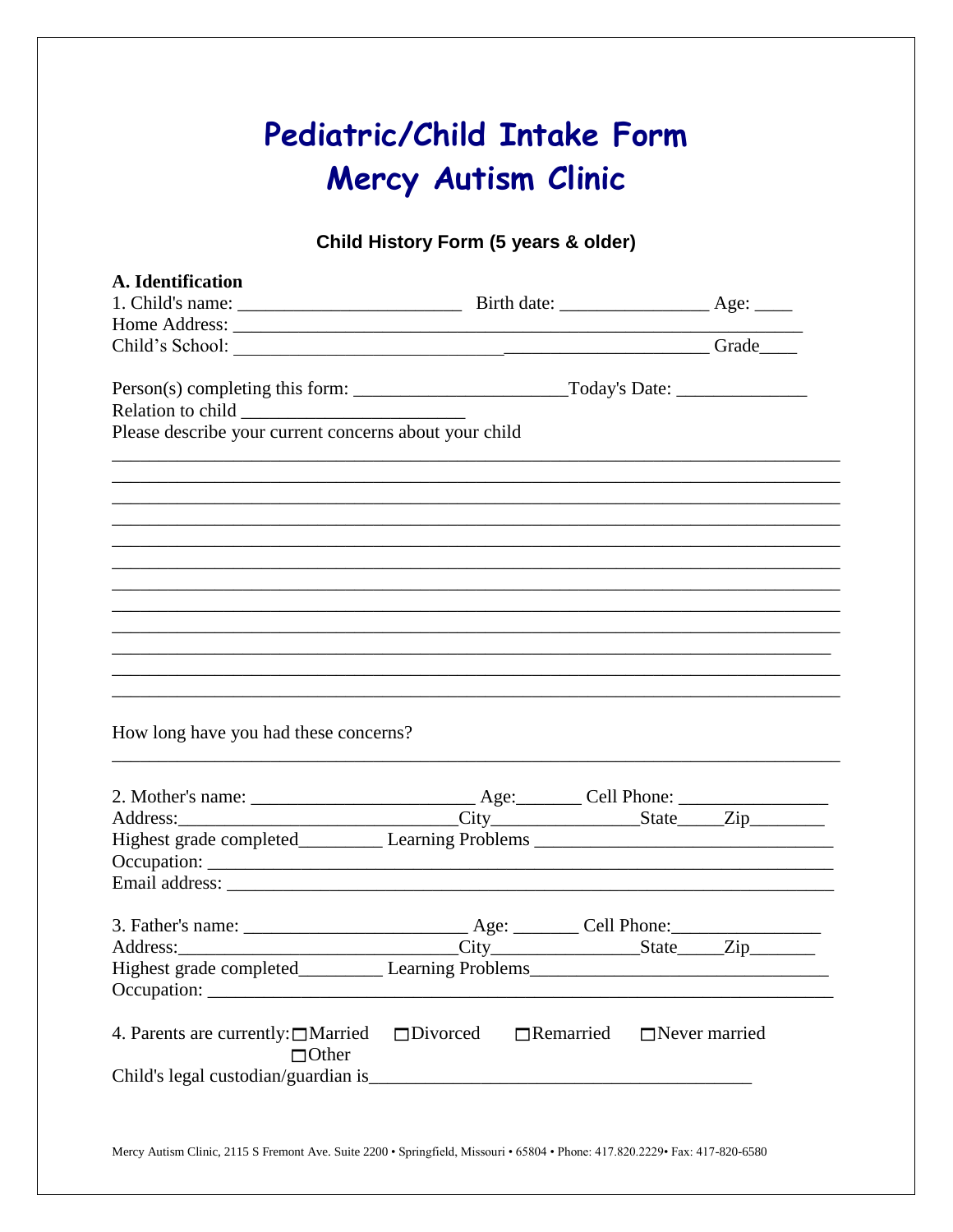5. Please list the child's siblings (Age, Medical Problems, Social, & School Problems)

\_\_\_\_\_\_\_\_\_\_\_\_\_\_\_\_\_\_\_\_\_\_\_\_\_\_\_\_\_\_\_\_\_\_\_\_\_\_\_\_\_\_\_\_\_\_\_\_\_\_\_\_\_\_\_\_\_\_\_\_\_\_\_\_\_\_\_\_\_\_\_\_\_\_\_\_\_\_ \_\_\_\_\_\_\_\_\_\_\_\_\_\_\_\_\_\_\_\_\_\_\_\_\_\_\_\_\_\_\_\_\_\_\_\_\_\_\_\_\_\_\_\_\_\_\_\_\_\_\_\_\_\_\_\_\_\_\_\_\_\_\_\_\_\_\_\_\_\_\_\_\_\_\_\_\_\_

| <b>B.</b> Development<br>Please fill in any information you have on the areas listed below.<br><b>Pregnancy and delivery</b><br>Any prenatal (before birth) problems?                                                                                                    |                                                                                                                                                                                                                                        |
|--------------------------------------------------------------------------------------------------------------------------------------------------------------------------------------------------------------------------------------------------------------------------|----------------------------------------------------------------------------------------------------------------------------------------------------------------------------------------------------------------------------------------|
|                                                                                                                                                                                                                                                                          | Was the child premature? ________________ Weight and height at birth: ______________________________                                                                                                                                   |
| Any birth complications or problems?                                                                                                                                                                                                                                     |                                                                                                                                                                                                                                        |
| The first few months of life<br>Breast-fed? $\Box$ Yes $\Box$ No<br>Any allergies? $\square$ Yes $\square$ No                                                                                                                                                            | If so, for how $long?$                                                                                                                                                                                                                 |
| Please list any problems during infancy                                                                                                                                                                                                                                  |                                                                                                                                                                                                                                        |
| $\Box$ Breathing problems<br>$\Box$ Irritability<br>$\Box$ Difficulty sleeping<br>$\Box$ Eating problems<br>$\Box$ Excessive crying<br>$\Box$ Failure to thrive<br>$\Box$ Early learning problems<br>$\Box$ Poor eye contact<br>Convulsions/Seizures<br>$\Box$ Twitching | During this child's first three years, were any special problems noted in the following areas?<br>$\Box$ Colic<br>$\Box$ Temper tantrums<br>$\Box$ Withdrawn behavior<br>$\Box$ Destructive behavior<br>Unable to separate from parent |
| <b>Milestones:</b> At what age did this child do each of these?<br>Sit without support: ____________<br>Walk without holding on: __________<br>Eat with a fork:                                                                                                          | Crawl:<br>Stay dry all day:<br>Stay dry all night:                                                                                                                                                                                     |

Mercy Autism Clinic, 2115 S Fremont Ave. Suite 2200 • Springfield, Missouri • 65804 • Phone: 417.820.2229• Fax: 417-820-6580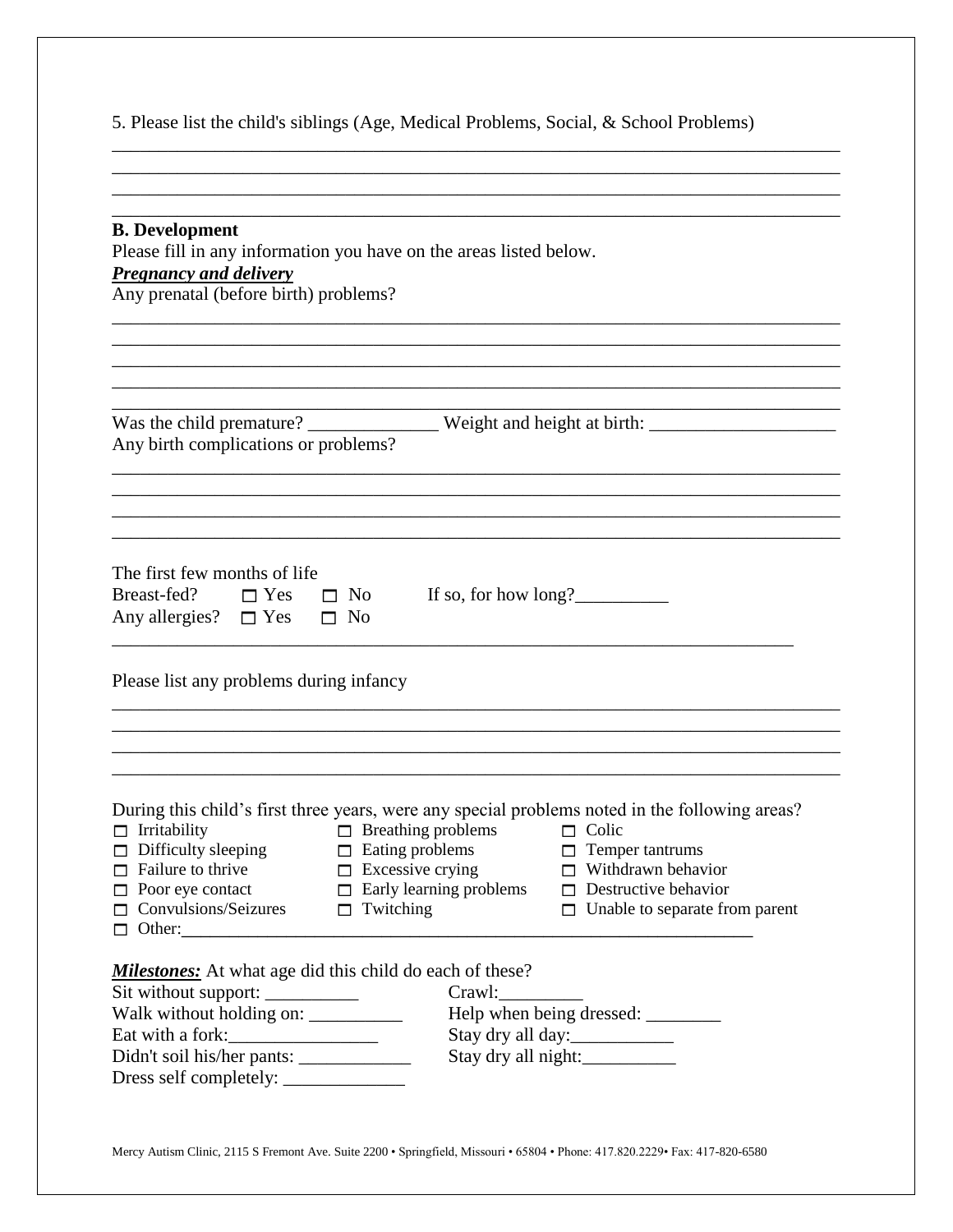| Can the child be described as clumsy/uncoordinated?<br>Having fine motor delay?<br>Which hand does your child use for: | $\Box$ Yes         | $\Box$ No<br>$\square$ Yes $\square$ $\square$ No |
|------------------------------------------------------------------------------------------------------------------------|--------------------|---------------------------------------------------|
| Writing/drawing? ___________ Eating? _________ Cutting? __________                                                     |                    |                                                   |
| Current eating behavior: $\Box$ Normal $\Box$ Picky $\Box$ Eats too much $\Box$ Weight loss/gain                       |                    |                                                   |
| Oral Motor concerns: $\Box$ None $\Box$ Difficulty swallowing                                                          | Drooling<br>$\Box$ | $\Box$ Gagging                                    |
| <b>Speech/language development</b><br>Age when child said first word understandable to strangers:                      |                    |                                                   |
| Age when child said first sentence understandable to strangers:                                                        |                    |                                                   |
| Any speech, hearing, or language difficulties?                                                                         |                    |                                                   |
|                                                                                                                        |                    |                                                   |
| Has there ever been a regression in the adolescent's speech?                                                           |                    | $\Box$ Yes<br>$\Box$ No                           |
|                                                                                                                        |                    |                                                   |
| <b>Checklist:</b> Please mark any of the following in each area that describe your child currently or in               |                    |                                                   |

## the past:

| <b>Speech</b>    |         |                                                                            |        |         |                                                    |
|------------------|---------|----------------------------------------------------------------------------|--------|---------|----------------------------------------------------|
| Past             | Current |                                                                            | Past   | Current |                                                    |
| П                | □       | slow speech development                                                    | П      | п       | doesn't understand without gestures                |
| П                | $\Box$  | unusual tone or pitch                                                      | $\Box$ | П       | repeats words/phrases over and over                |
| П                | $\Box$  | difficult to understand speech                                             | $\Box$ | П       | repeats questions, instead of answering them       |
| П                | $\Box$  | seldom speaks unless prompted                                              | $\Box$ |         | $\Box$ repeats dialogue from movies/songs verbatim |
| П                | $\Box$  | speaks in a concrete/literal form                                          |        |         |                                                    |
| □                | $\Box$  | doesn't understand idioms/ figures of speech                               |        |         |                                                    |
| П                | □       | has language of his/her own (may sound like foreign language/jargon)       |        |         |                                                    |
|                  |         |                                                                            |        |         |                                                    |
|                  |         | <b>Relating with other people</b>                                          |        |         |                                                    |
| Past             | Current |                                                                            | Past   | Current |                                                    |
|                  | □       | prefers to be by self                                                      | ⊓      | П       | "in a world of his/her own"                        |
| П                | $\Box$  | aloof, distant                                                             | $\Box$ | $\Box$  | clings to people                                   |
| П                | $\Box$  | fearful of strangers                                                       | □      | □       | not cuddly as baby                                 |
| $\Box$           | $\Box$  | doesn't like to be held                                                    | п      | $\Box$  | doesn't recognize parent                           |
| □                | $\Box$  | doesn't play with other children                                           |        |         |                                                    |
| П                | $\Box$  | prefers playing with younger or older children                             |        |         |                                                    |
|                  |         |                                                                            |        |         |                                                    |
| <b>Imitation</b> |         |                                                                            |        |         |                                                    |
| Past             | Current |                                                                            |        |         |                                                    |
| П                | П       | doesn't imitate waving "bye-bye" or "patty cake" etc. (physical imitation) |        |         |                                                    |
| П                | $\Box$  | doesn't repeat words/things said to him                                    |        |         |                                                    |
| п                | $\Box$  | doesn't repeat words generally, but usually did what he was asked to do    |        |         |                                                    |
|                  |         |                                                                            |        |         |                                                    |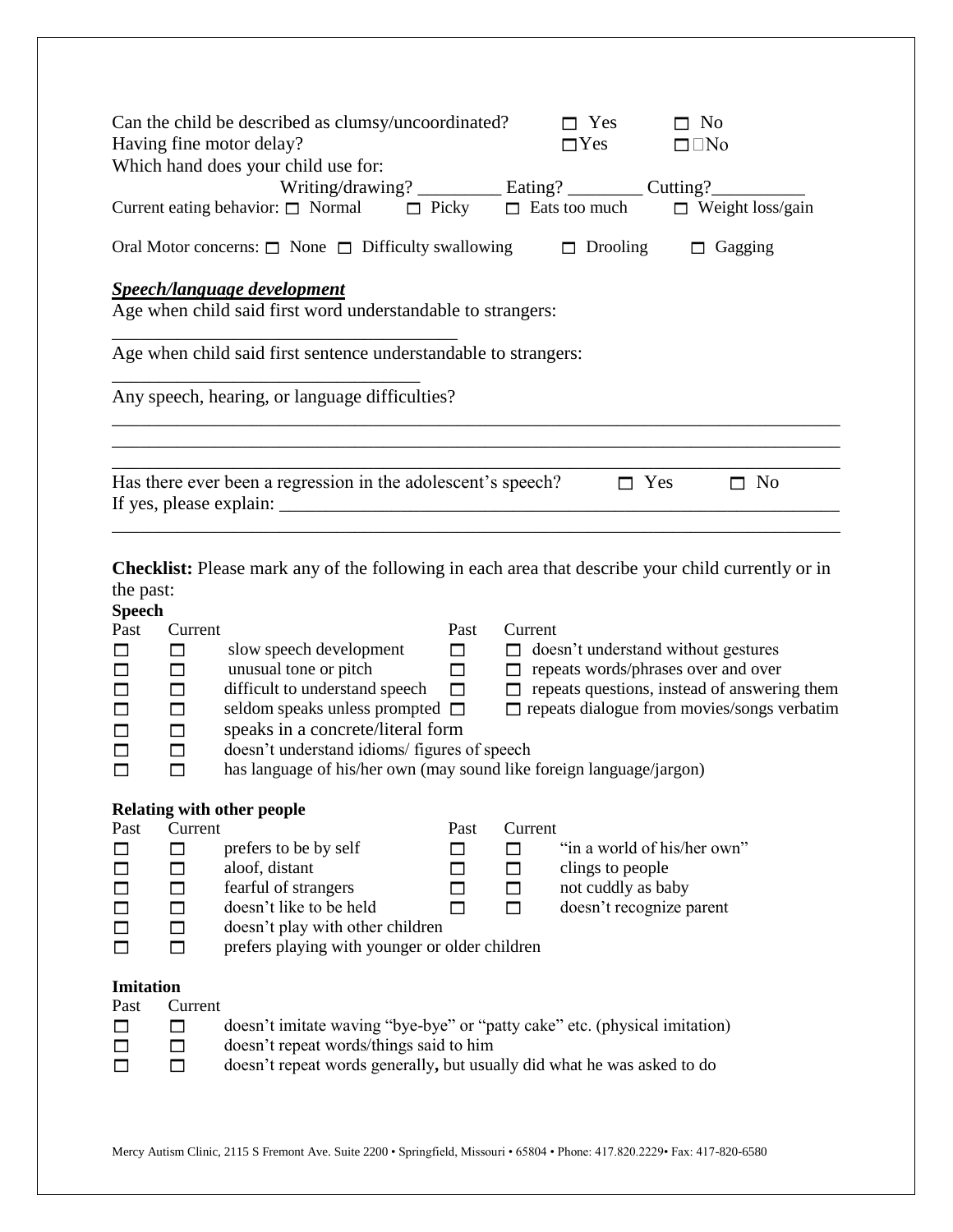|                     |                                       | <b>Response to Sounds, Speech</b>                                 |              |                |        |                                                                                                          |
|---------------------|---------------------------------------|-------------------------------------------------------------------|--------------|----------------|--------|----------------------------------------------------------------------------------------------------------|
| Past                | Current                               |                                                                   |              | Past           |        | Current                                                                                                  |
| П                   | $\Box$                                | often ignores sounds                                              |              | $\Box$         | □      | often ignores what is said to him/her                                                                    |
| П                   | $\Box$                                | afraid of certain sounds                                          |              | □              | □      | really likes certain sounds (music,                                                                      |
| □                   | $\Box$                                | doesn't respond/orient to name                                    |              |                |        | motors, etc.)                                                                                            |
| □                   | $\Box$                                |                                                                   |              |                |        | seems to hear distant or soft sounds that most other people don't hear or notice                         |
| □                   | $\Box$                                |                                                                   |              |                |        | unpredictable response to sounds (sometimes reacts, sometimes doesn't)                                   |
| П                   | $\Box$                                | responds to speech and sounds like other children of the same age |              |                |        |                                                                                                          |
|                     |                                       |                                                                   |              |                |        |                                                                                                          |
| Past                | <b>Visual Response</b><br>Current     |                                                                   |              | Past           |        | Current                                                                                                  |
| □                   | $\Box$                                | stares vacantly around room                                       |              | $\Box$         | $\Box$ | plays with turning lights on and off                                                                     |
| $\Box$              | $\Box$                                | often doesn't look at things                                      |              | $\Box$         | □      | distracted by lights - stares at certain lights                                                          |
| $\Box$              | □                                     | likes to look at self in mirror                                   |              | □              | □      | very interested in small parts of an object                                                              |
| $\Box$              | $\Box$                                | likes to look at shiny objects                                    |              | П              | □      | looks at things out of the corners of eyes                                                               |
| □                   | $\Box$                                | stares at parts of his/her body (e.g. hands)                      |              |                |        |                                                                                                          |
| П                   | $\Box$                                | often avoids looking at people when they are talking to him       |              |                |        |                                                                                                          |
|                     |                                       |                                                                   |              |                |        |                                                                                                          |
| <b>Other Senses</b> |                                       |                                                                   |              |                |        |                                                                                                          |
| Past                | Current                               |                                                                   |              | Past           |        | Current                                                                                                  |
| □                   | $\Box$                                | puts many objects in mouth                                        |              | $\Box$         | П.     | likes vibrations                                                                                         |
| □                   | $\Box$                                | licks objects                                                     |              | □              | $\Box$ | doesn't notice pain as much as most people                                                               |
| $\Box$              | $\Box$                                | overreacts to pain                                                |              | П              | П.     | smells objects unusual or unfamiliar objects                                                             |
| □                   | $\Box$                                | chews or eats objects that are not supposed to be eaten           |              |                |        |                                                                                                          |
|                     |                                       |                                                                   |              |                |        |                                                                                                          |
| Past                | <b>Emotional Responses</b><br>Current |                                                                   |              |                |        |                                                                                                          |
| $\Box$              | □                                     | temper tantrums                                                   |              |                |        |                                                                                                          |
| $\Box$              | $\Box$                                | laughs/smiles for no obvious reason                               |              |                |        |                                                                                                          |
| $\Box$              | $\Box$                                | overly responds to situations                                     |              |                |        |                                                                                                          |
| $\Box$              | $\Box$                                | moods change quickly/for no apparent reason                       |              |                |        |                                                                                                          |
| $\Box$              | $\Box$                                | cries/seems sad for no obvious reason                             |              |                |        |                                                                                                          |
| $\Box$              | $\Box$                                | often has blank expression on face                                |              |                |        |                                                                                                          |
| П                   | $\Box$                                | little response to what is happening around him/her               |              |                |        |                                                                                                          |
|                     |                                       |                                                                   |              |                |        |                                                                                                          |
|                     | <b>Adaptive Skills:</b>               |                                                                   |              |                |        |                                                                                                          |
| Feeds self          |                                       |                                                                   |              | No             |        | Yes, beginning at age _______                                                                            |
| Dresses self        |                                       |                                                                   |              | N <sub>o</sub> |        |                                                                                                          |
| <b>Bathes self</b>  |                                       |                                                                   |              | No             |        | Yes, beginning at age                                                                                    |
|                     |                                       |                                                                   |              |                | П      |                                                                                                          |
|                     |                                       | Helps with household chores                                       | П            | No             |        |                                                                                                          |
|                     |                                       | Knows first and last name                                         | $\mathsf{L}$ | No             |        |                                                                                                          |
|                     |                                       | Says "please" and "thank you"                                     | П            | N <sub>0</sub> | П      |                                                                                                          |
|                     |                                       | Able to walk up/down stairs                                       | П            | N <sub>o</sub> | п      |                                                                                                          |
|                     |                                       |                                                                   |              |                |        | Has the child ever lost skills, which at one time he/she was able to perform? $\square$ Yes $\square$ No |
|                     |                                       |                                                                   |              |                |        |                                                                                                          |
|                     |                                       |                                                                   |              |                |        |                                                                                                          |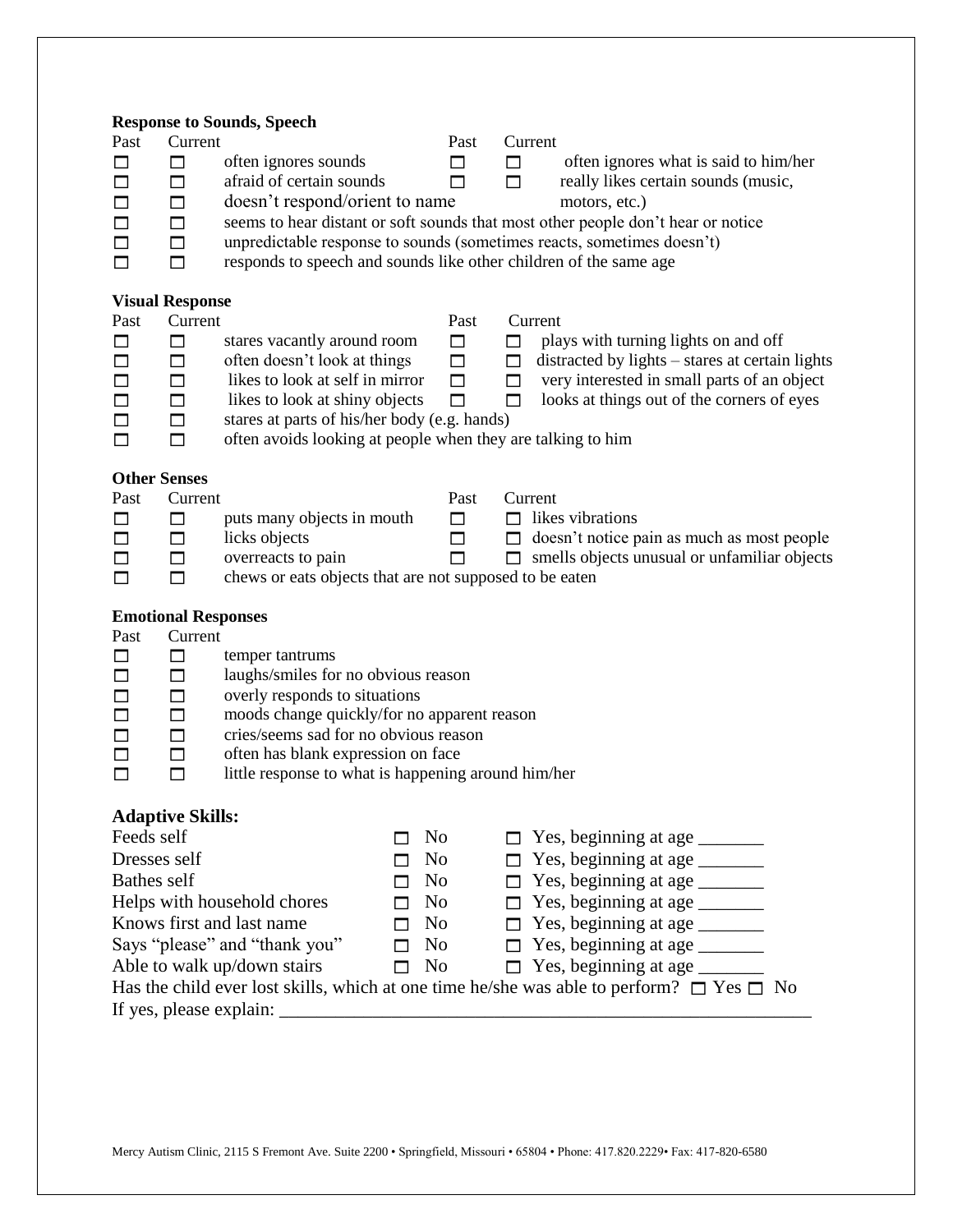### C. Health

List all past illnesses, hospitalizations, medications, allergies, head trauma, important accidents and injuries, surgeries, periods of loss of consciousness, convulsions/seizures, and other medical conditions.

Condition: Treatment? Age: Consequences?

Please list all current medications the child is taking. Name of medication: Dosage prescribed: How many times per day:

Please list past medications child has taken previously.

#### **D.** Behavior

Please list any concerns you have about your child's behavior.

How does your child get along with peers?

How does your child get along with siblings?

Are there any stressful events occurring in the family that may be affecting your child?

Mercy Autism Clinic, 2115 S Fremont Ave. Suite 2200 · Springfield, Missouri · 65804 · Phone: 417.820.2229 · Fax: 417-820-6580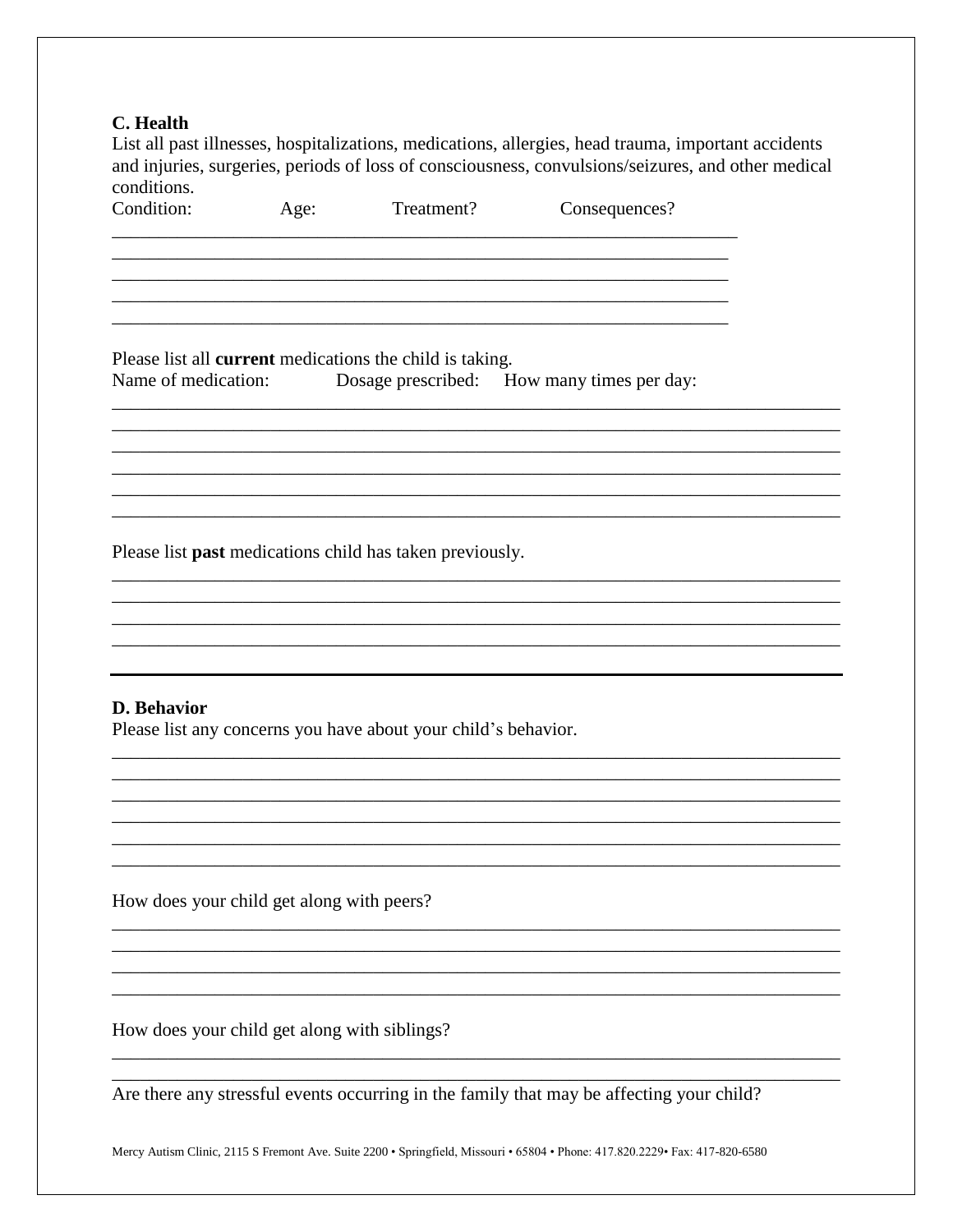Does your child have problems with aggression, self-injury, destruction of items, elopement?

To your knowledge, has your child ever been abused or neglected?

|                 | Is there anyone in the child's family that has ever had: Family member(s):                                                                      |
|-----------------|-------------------------------------------------------------------------------------------------------------------------------------------------|
|                 |                                                                                                                                                 |
|                 |                                                                                                                                                 |
|                 | Emotional Difficulties                                                                                                                          |
|                 |                                                                                                                                                 |
|                 |                                                                                                                                                 |
|                 |                                                                                                                                                 |
| From/To         | Please list any current intervention your child is receiving (Speech, OT, PT, psychotherapy).<br>Description of treatment Provider<br>Diagnosis |
|                 |                                                                                                                                                 |
|                 |                                                                                                                                                 |
|                 |                                                                                                                                                 |
|                 |                                                                                                                                                 |
| From/To         | Please list any <b>past</b> treatment for your child (Speech, OT, PT, psychotherapy).<br>Description of treatment<br>Provider Diagnosis         |
|                 |                                                                                                                                                 |
|                 |                                                                                                                                                 |
|                 |                                                                                                                                                 |
|                 |                                                                                                                                                 |
|                 |                                                                                                                                                 |
| provider's name | Please list any past evaluations for your child (Speech, OT, PT, Psychological), and the                                                        |
|                 |                                                                                                                                                 |
|                 |                                                                                                                                                 |
|                 |                                                                                                                                                 |
|                 |                                                                                                                                                 |

## E. Schools/Learning

Mercy Autism Clinic, 2115 S Fremont Ave. Suite 2200 • Springfield, Missouri • 65804 • Phone: 417.820.2229 • Fax: 417-820-6580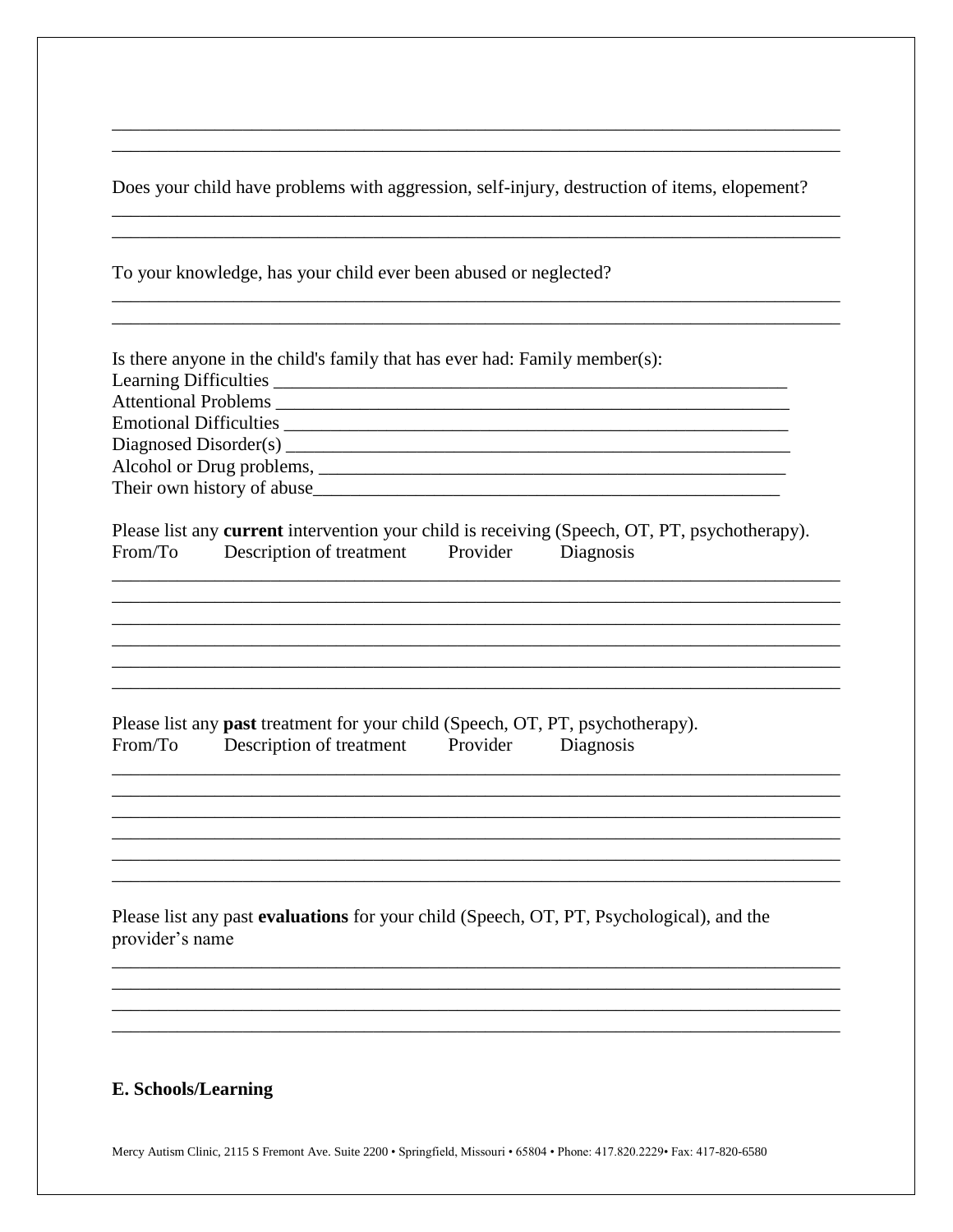| Please list all schools child has attended beginning with school they are enrolled in at present: |  |
|---------------------------------------------------------------------------------------------------|--|
|                                                                                                   |  |

| Has your child ever had difficulty adjusting to school (i.e. staying on task, understanding and<br>following instructions, interacting well with other children)? |
|-------------------------------------------------------------------------------------------------------------------------------------------------------------------|
| Does your child currently receive any special education services?<br>No<br>Yes                                                                                    |
| If so, what is your child's classification                                                                                                                        |
| How often does your child receive services?                                                                                                                       |
| Has your child ever received any special services in the past?                                                                                                    |
| Does (did) your child have any problems learning letters/numbers?                                                                                                 |
| Does he/she confuse the sounds in words when<br>speaking?                                                                                                         |
| Can your child rhyme words?                                                                                                                                       |
| Describe his/her handwriting. Is it a problem?                                                                                                                    |
| Can your child follow one step directions? Two step directions?                                                                                                   |
|                                                                                                                                                                   |
| Does your child appear to use vocabulary that is age-appropriate?                                                                                                 |

Describe his/her oral expression (uses 1-2 words, full sentences) :

| <b>READING</b> |     | <b>WRITTEN EXPRESSION</b> |                        |     | <b>MATHEMATICS</b> |              |     |    |
|----------------|-----|---------------------------|------------------------|-----|--------------------|--------------|-----|----|
|                | Yes | No                        |                        | Yes | N <sub>0</sub>     |              | Yes | No |
| Decoding       |     |                           | Handwriting            |     |                    | Math Fact    |     |    |
| Fluency        |     |                           | Spelling               |     |                    | Numerical    |     |    |
| Comprehension  |     |                           | Expository Composition |     |                    | Math Problem |     |    |

\_\_\_\_\_\_\_\_\_\_\_\_\_\_\_\_\_\_\_\_\_\_\_\_\_\_\_\_\_\_\_\_\_\_\_\_\_\_\_\_\_\_\_\_\_\_\_\_\_\_\_\_\_\_\_\_\_\_\_\_\_\_\_\_\_\_\_\_\_

## **Behavior questions:**

Mercy Autism Clinic, 2115 S Fremont Ave. Suite 2200 • Springfield, Missouri • 65804 • Phone: 417.820.2229• Fax: 417-820-6580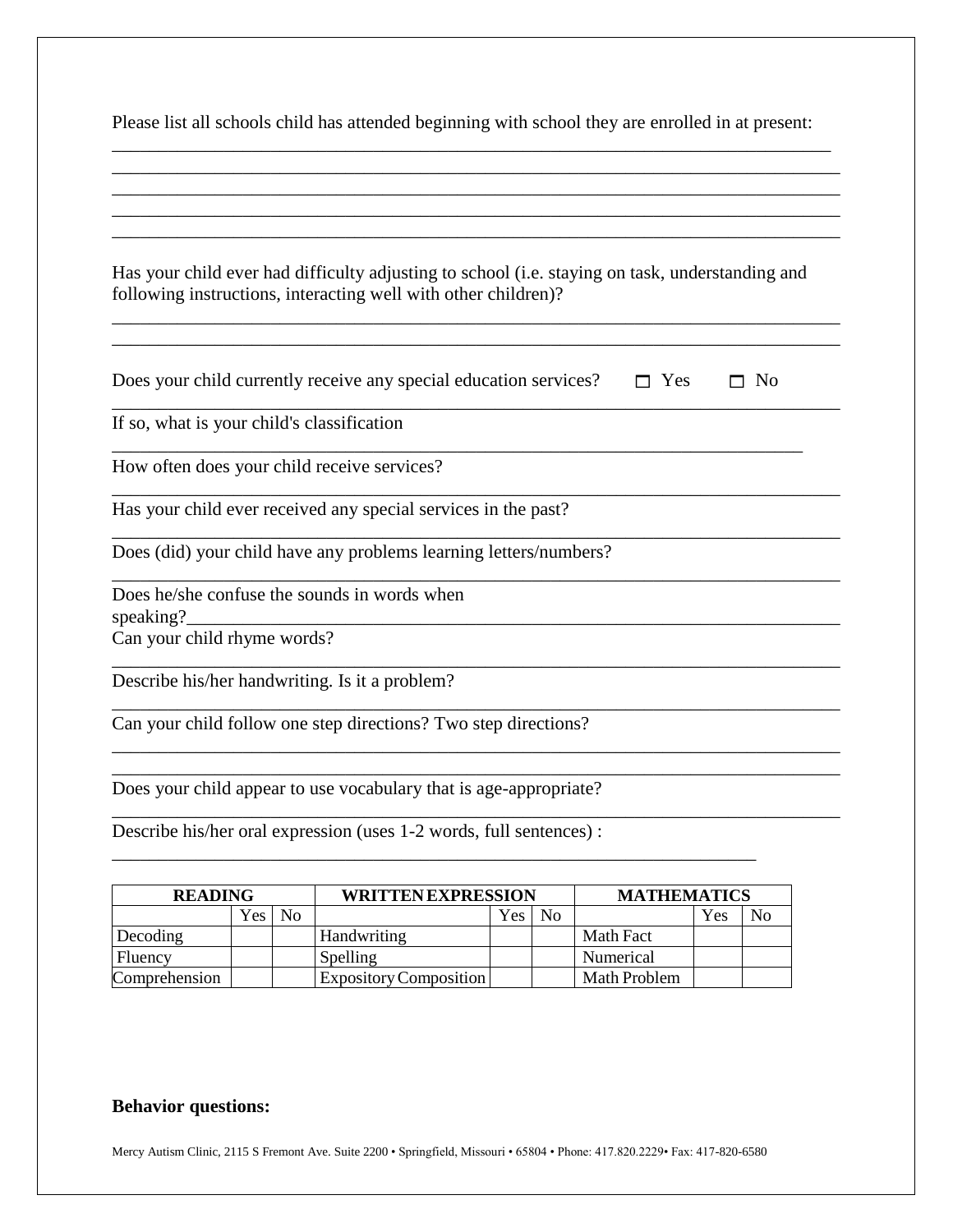Does your child…

| 1. Cuddle like other children:                                           | Yes<br>⊓  | N <sub>o</sub><br>⊓  |
|--------------------------------------------------------------------------|-----------|----------------------|
| 2. Look at you when you are talking or playing?                          | Yes       | N <sub>o</sub><br>П  |
| 3. Smile in response to a smile from others?                             | Yes       | N <sub>o</sub><br>п  |
| 4. Engage in reciprocal, back-and-forth play?                            | Yes       | N <sub>o</sub><br>⊓  |
| 5. Play simple imitation games, such as pat-a-cake or peek-a boo?        | Yes       | N <sub>0</sub><br>П  |
| 6. Show interest in others?                                              | Yes       | N <sub>o</sub><br>п  |
| 7. Point with his or her finger?                                         | Yes       | N <sub>o</sub><br>⊓  |
| 8. Gesture (e.g., nod yes and no)?                                       | Yes       | N <sub>0</sub><br>П  |
| 9. Direct your attention by holding up objects for you to see?           | Yes       | N <sub>o</sub><br>п  |
| 10. Show things to people?                                               | Yes       | N <sub>o</sub><br>п  |
| 11. Give inconsistent response to his or her name (or to commands)?      | Yes       | N <sub>o</sub><br>П  |
| 12. Use rote, repetitive, or echolalic speech?                           | Yes<br>⊓  | N <sub>o</sub><br>п  |
| 13. Memorize strings of words or scripts?                                | Yes<br>⊓  | <b>No</b><br>п       |
| 14. Have repetitive, stereotyped, or odd motor behavior?                 | Yes       | N <sub>o</sub><br>п  |
| 15. Have preoccupations or a narrow range of interests?                  | Yes<br>П  | N <sub>0</sub><br>П  |
| 16. Attend more to parts of an object (e.g., the wheels of a toy car)?   | Yes       | <b>No</b><br>п       |
| 17. Have limited or absent pretend play?                                 | Yes<br>⊓  | No<br>П              |
| 18. Imitate other people's actions (e.g. wave bye-bye, play patty cake?) | Yes<br>П. | $\Box$ No            |
| 19. Play with toys in the same exact way every time?                     | Yes<br>⊓  | $\Box$ No            |
| 20. Appear strongly attached to a specific unusual object(s)?            | Yes<br>М  | No<br>п              |
| Does your child seem sensitive to                                        |           |                      |
| 1. Touch (tags, clothing, touch by others)?                              | Yes       | N <sub>o</sub><br>n  |
| 2. Noise (puts hands over hears, becomes very distracted)?               | Yes       | N <sub>o</sub><br>п  |
| 3. Foods (textures, tastes, temperatures)?                               | Yes       | <b>No</b><br>п       |
| 4. Smells (highly sensitive to faint smells or smells objects)?          | Yes       | <b>No</b><br>п       |
| 5. Movement (does not like swings, somersaults, etc.)?                   | Yes       | N <sub>o</sub><br>П  |
| 6. Changes in routine (cannot transition, becomes upset)?                | Yes       | $\Box$ No            |
| 7. Activity (tires easily, props self when playing/sitting)?             | Yes<br>⊓  | N <sub>o</sub><br>П. |

Please list your child's play interests, toy preferences, and any special talents.

What things do you and your child enjoy doing together?

What reports/information have you gotten from parent/teacher conferences about your child?

\_\_\_\_\_\_\_\_\_\_\_\_\_\_\_\_\_\_\_\_\_\_\_\_\_\_\_\_\_\_\_\_\_\_\_\_\_\_\_\_\_\_\_\_\_\_\_\_\_\_\_\_\_\_\_\_\_\_\_\_\_\_\_\_\_\_\_\_\_\_\_\_\_\_\_\_\_\_ \_\_\_\_\_\_\_\_\_\_\_\_\_\_\_\_\_\_\_\_\_\_\_\_\_\_\_\_\_\_\_\_\_\_\_\_\_\_\_\_\_\_\_\_\_\_\_\_\_\_\_\_\_\_\_\_\_\_\_\_\_\_\_\_\_\_\_\_\_\_\_\_\_\_\_\_\_\_ \_\_\_\_\_\_\_\_\_\_\_\_\_\_\_\_\_\_\_\_\_\_\_\_\_\_\_\_\_\_\_\_\_\_\_\_\_\_\_\_\_\_\_\_\_\_\_\_\_\_\_\_\_\_\_\_\_\_\_\_\_\_\_\_\_\_\_\_\_\_\_\_\_\_\_\_\_\_

\_\_\_\_\_\_\_\_\_\_\_\_\_\_\_\_\_\_\_\_\_\_\_\_\_\_\_\_\_\_\_\_\_\_\_\_\_\_\_\_\_\_\_\_\_\_\_\_\_\_\_\_\_\_\_\_\_\_\_\_\_\_\_\_\_\_\_\_\_\_\_\_\_\_\_\_\_\_ \_\_\_\_\_\_\_\_\_\_\_\_\_\_\_\_\_\_\_\_\_\_\_\_\_\_\_\_\_\_\_\_\_\_\_\_\_\_\_\_\_\_\_\_\_\_\_\_\_\_\_\_\_\_\_\_\_\_\_\_\_\_\_\_\_\_\_\_\_\_\_\_\_\_\_\_\_\_ \_\_\_\_\_\_\_\_\_\_\_\_\_\_\_\_\_\_\_\_\_\_\_\_\_\_\_\_\_\_\_\_\_\_\_\_\_\_\_\_\_\_\_\_\_\_\_\_\_\_\_\_\_\_\_\_\_\_\_\_\_\_\_\_\_\_\_\_\_\_\_\_\_\_\_\_\_

Mercy Autism Clinic, 2115 S Fremont Ave. Suite 2200 • Springfield, Missouri • 65804 • Phone: 417.820.2229• Fax: 417-820-6580